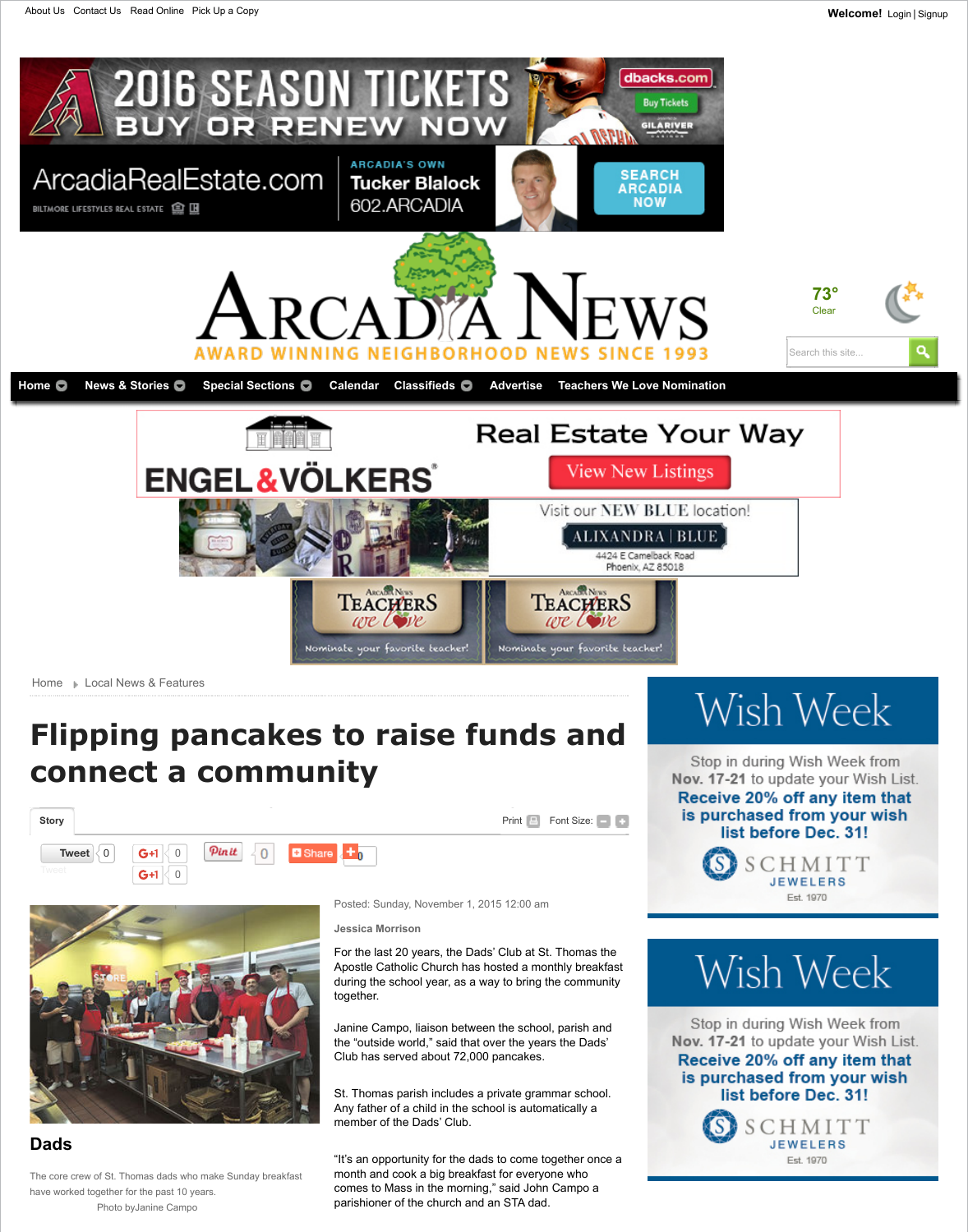





PROMO CODE **FALLFOR10** 

**ENDS NOVEMBER 11** 







PROMO CODE **FALLFOR10** 

ENDS NOVEMBER 11









"It's a nice thing that they give back to the church," George, who is 11 years old and a student at STA. come after Mass."

George said the eggs are his favorite. "I get to see friends, and then we get to play outside [afterward

"The joy that comes out of the kitchen – it's a grea vibe," Janine said. "The kids love seeing their dad there and it's a great lesson to the kids, to give back she said.

Parishioner Alcy Rubelsky said the breakfast is mo than just getting a great meal after Mass.

"To be able to bring our families together and parti in each others' lives, it just warms my heart. You g see the kids and catch up after the summer, and s everyone grow over time," Rubelsky said.

The Dads' Club offers a yearly membership for fan to attend every breakfast for a flat rate. The rate includes a raffle, where donated items such as iPa sporting event tickets are given away at each break

Anyone is welcome to attend the monthly breakfast well as the Catholic Mass service before the meal.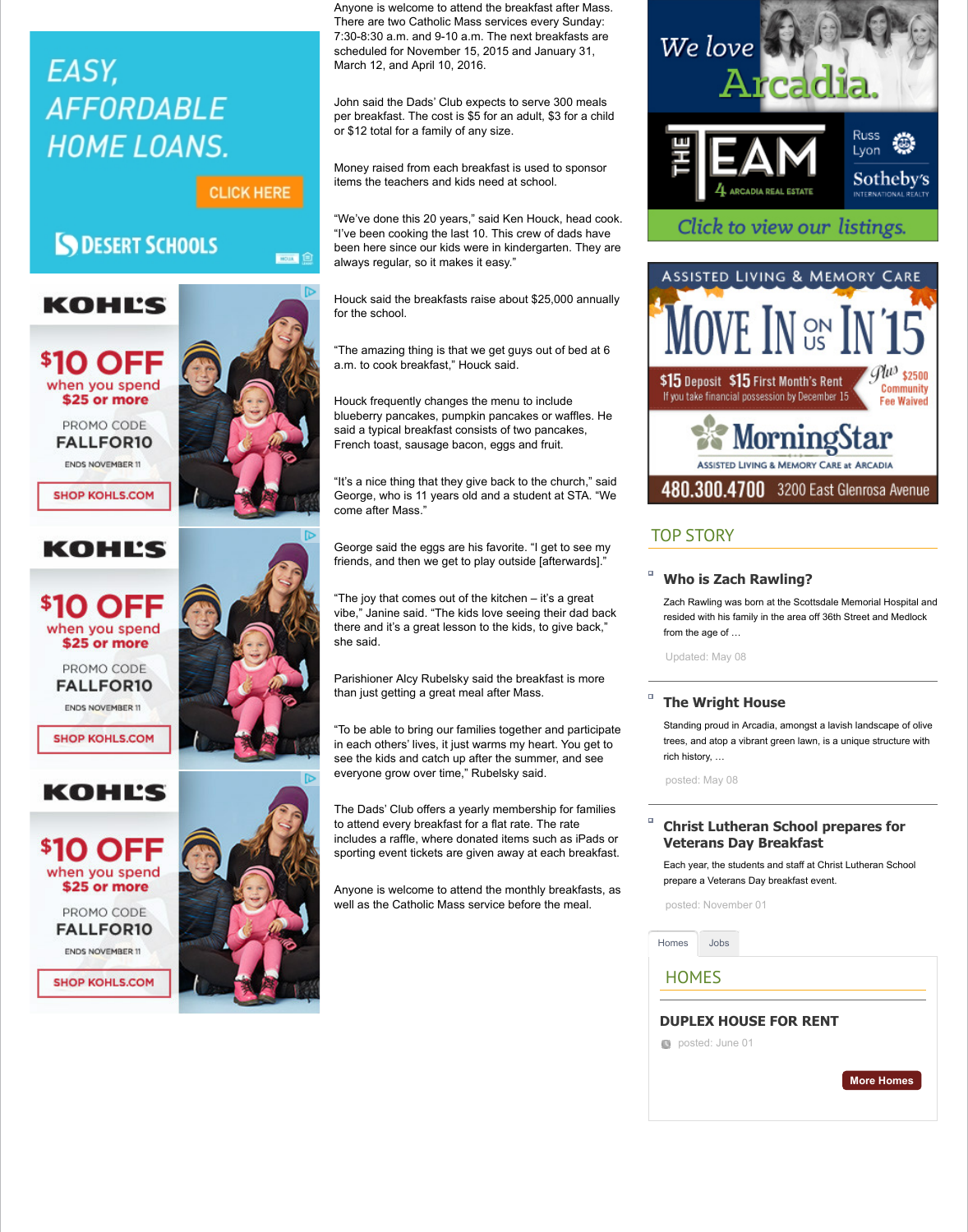



[Posted in Local news and features](http://r1.ace.advertising.com/click/site=769562/mnum=2156680/cstr=58124826=_564008ab_5670547043_769562*2156680*1184*0_1_/xsxdata=$XSXDATA/imptid=AS40195494ddd54aa8932fd3005923e037/bnum=58124826/optn=64?trg=https://ad.doubleclick.net/ddm/trackclk/N4637.272756.AOL-ADVERTISING/B8920090.120988244;dc_trk_aid=294308641;dc_trk_cid=64710161) on *Sunday, November 1, 2015 12:00 am.*

## **[More From This Site](http://r1.ace.advertising.com/click/site=769562/mnum=2156680/cstr=58124826=_564008ab_5670547043_769562*2156680*1184*0_1_/xsxdata=$XSXDATA/imptid=AS40195494ddd54aa8932fd3005923e037/bnum=58124826/optn=64?trg=https://ad.doubleclick.net/ddm/trackclk/N4637.272756.AOL-ADVERTISING/B8920090.120988244;dc_trk_aid=294308641;dc_trk_cid=64710161)**

- **Running brings Reniewicki family together**
- **Arcadia News Teacher We Love November 2015**
- **Satisfy Your Entrepreneurial Spirit With a Career in Sales**
- **Charitable organizations need your help this November**
- **AHS golf team aims for successful second year**

## **From Around The Web**

- **10 Stars Who Have a PhD (Buzz-Hut)**
- **Best Kept Skin Care Secret To Quickly Remove Your Wrinkles (Jules Heptonstall)**
- **simple Secret About Big Muscles Revealed** ( **Good Men Project - The Conversation No One Else Is Having)**
- **Say Goodbye To Snoring With This Cool Trick (Interesticle)**
- **Obama: "Free Solar Panels For Everyone" (A Dollar Wiser)**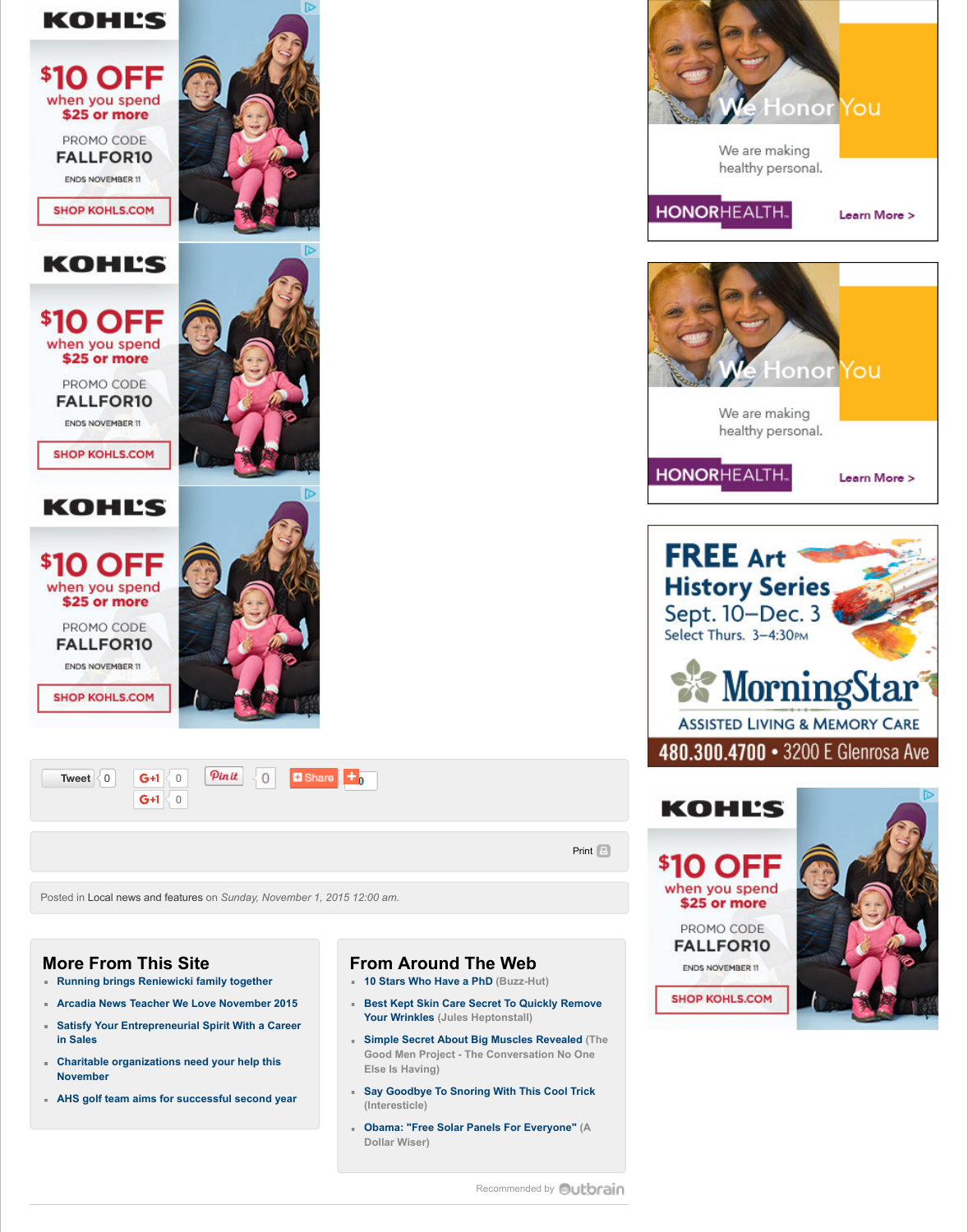

|  | <b>Obama Waives Refi Requirement</b>                                       |       |       |       |       |       |       |
|--|----------------------------------------------------------------------------|-------|-------|-------|-------|-------|-------|
|  | If you owe less than \$625,000 on your home, use Obama's Refi Program. You |       |       |       |       |       |       |
|  | Calcu<br>when you see how much you can save.                               |       |       |       |       |       |       |
|  | Tap Your Age:                                                              | 18-25 | 26-35 | 36-45 | 46-55 | 56-65 | 66-75 |
|  | <b>Obama Waives Refi Requirement</b>                                       |       |       |       |       |       |       |
|  |                                                                            |       |       |       |       |       |       |
|  | If you owe less than \$625,000 on your home, use Obama's Refi Program. You |       |       |       |       |       |       |
|  | when you see how much you can save.                                        |       |       |       |       |       | Calcu |
|  | Tap Your Age:                                                              | 18-25 | 26-35 | 36-45 | 46-55 | 56-65 | 66-75 |